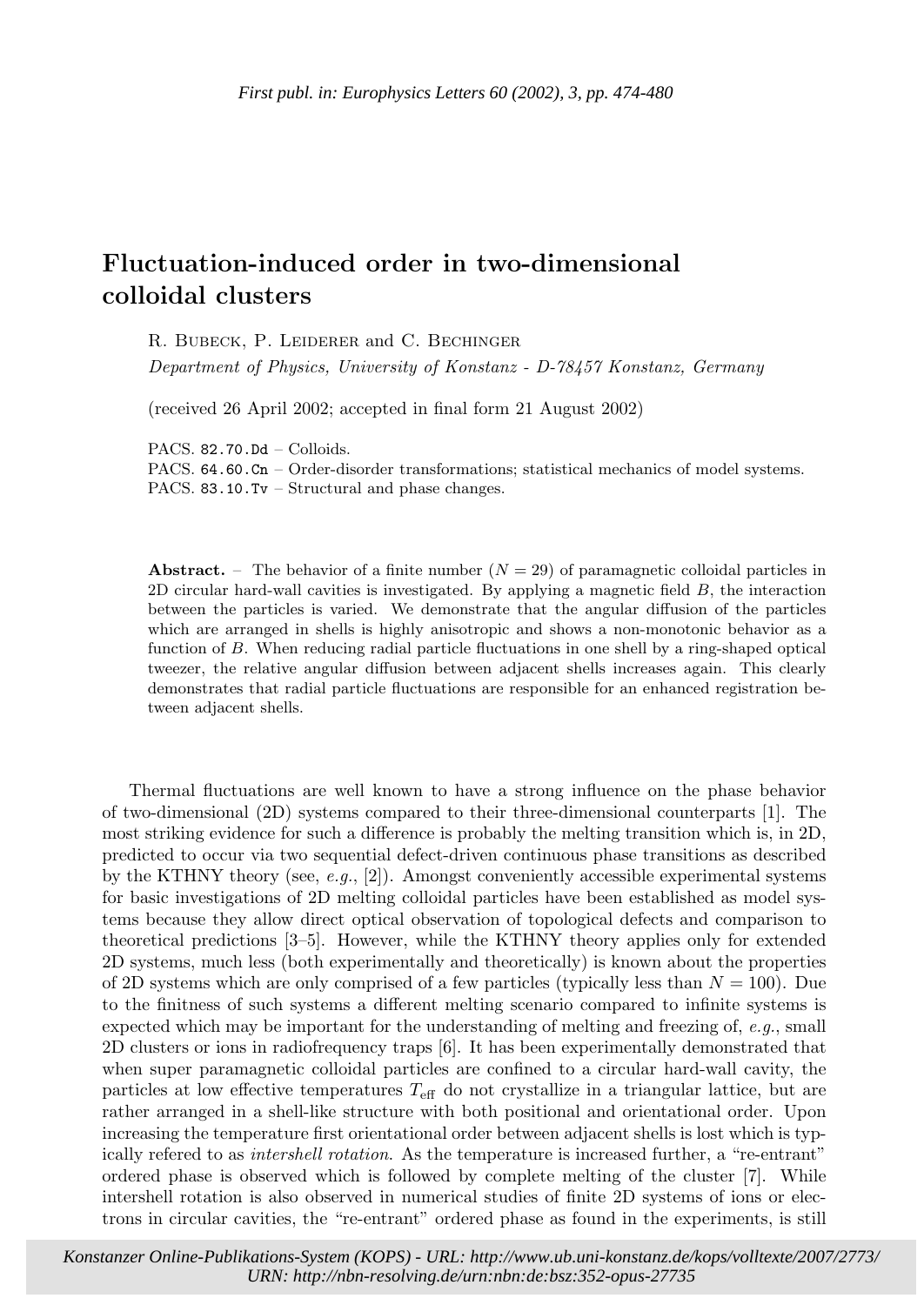controversially discussed by several groups [8, 9]. In particular, it is not clear to what amount radial particle fluctuations may lead to a non-monotonic behavior of the angular-diffusion coefficient as this was recently suggested [10].

In this paper we present an experimental study of the behavior of a 2D system with  $N = 29$ particles interacting via a dipole potential, which are confined to a circular hard-wall cavity. To study the role ofradial particle fluctuations in detail, we additionally superimposed a ring-shaped optical laser tweezer to the second shell which enhances the radial localization of the particles therein. As a result, we observe that the angular motion between adjacent shells considerably increases. This strongly supports the important role ofradial fluctuations for the angular registration and orientational order in such systems.

The experimental setup is similar to that used in previous experiments, therefore it will be described here only in brief  $[7, 11]$ . We used aqueous suspensions of super paramagnetic colloidal particles with a diameter of  $4.55 \mu m$  which have been purchased from Dynal (DynaBeads  $4.55 \mu m$ , Dynal, Lot-No. B20100) and stabilized them with  $2.0 \,\mathrm{mg/ml}$  SDS (sodium dodecyl sulfate). As substrates for the colloidal system we used fused silica plates which were coated with a  $3-4 \mu m$  thick smooth film of poly (methyl methacrylate) (PMMA) by spin casting. This coating is necessary to achieve a high mobility of the particles and prevent them from sticking to the surface. After the PMMA deposition, the substrate was heated to about  $150^{\circ}$ C and a copper grid with circular openings of  $72 \,\mu$ m in diameter and a thickness of  $15 \,\mu$ m, as is typically used as sample holder in transmission electron microscopy, was pressed onto the soft PMMA film. This procedure yields typically several tens of circular compartments (diameter  $72 \mu m$ ) with perpendicular hard walls. Because the copper grids are not magnetic, the particle-wall interaction can be regarded to good approximation as hard-wall–like. When colloidal suspension is added onto the copper grid, the particles start to sediment towards the patterned bottom plate. Due to the high density of the particles ( $\rho = 1.7 \text{ g/cm}^3$ ), they are confined by gravity to a 2D system in each compartment. In our experiments the number density in different compartments varied statistically between about 25 and 45, depending on the particle concentration in the suspension. A second silica plate was assembled on top ofthe bottom plate with a 1 mm O-ring as a spacer to avoid contamination of the suspension with dust. In the presence of an external magnetic field  $B$ , which was applied perpendicular to the sample plane, a magnetic moment  $M(B)$  is induced in the particles, which leads to a repulsive magnetic-dipole pair potential  $V_{i,j} = \mu_0 M^2(B)/4\pi r_{ij}^3$ , where  $r_{ij}$  denotes the distance between particles  $i$  and  $j$ .

The colloidal spheres were imaged with a home-built inverted video microscope onto a CCD-camera. An image-processing system is used to determine time-resolved particle trajectories by means of a particle recognition algorithm. From this we obtained the particle mean-square displacements (MSD). In order to modify the extent of radial particle fluctuations, a laser beam (HeNe,  $\lambda = 633 \,\text{nm}$ ) was deflected from a 2D computer-controlled galvanostatic driven mirror and then directed from the top into the sample cell. This setup served as a scanning optical tweezer for the particles [12]. The shape and size of the laser trap could be easily adjusted by the computer. The repetition rate of the tweezer pattern is about 400 Hz, *i.e.* much faster than the diffusive motion of the particles on a homogeneous substrate  $(D = 0.035 \,\mu\text{m}^2/\text{s}$  [13]). We did not observe that the scanning direction of the laser tweezer introduced any asymmetries with respect to the angular particle motion. Therefore, the laser tweezer can be considered to provide a static potential to the particles [14].

The effective interaction between the paramagnetic spheres can be conveniently characterized by means of a dimensionless plasma parameter  $\Gamma = q^2/(a^3 k_B T)$  with  $q^2 = \mu_0 M^2(B)/4\pi$ and  $a = 2R/N^{1/2}$  the mean interparticle distance [10]. Here R corresponds to the radius of the circular hard-wall confinement,  $k_B$  to the Boltzman constant, and T to the temperature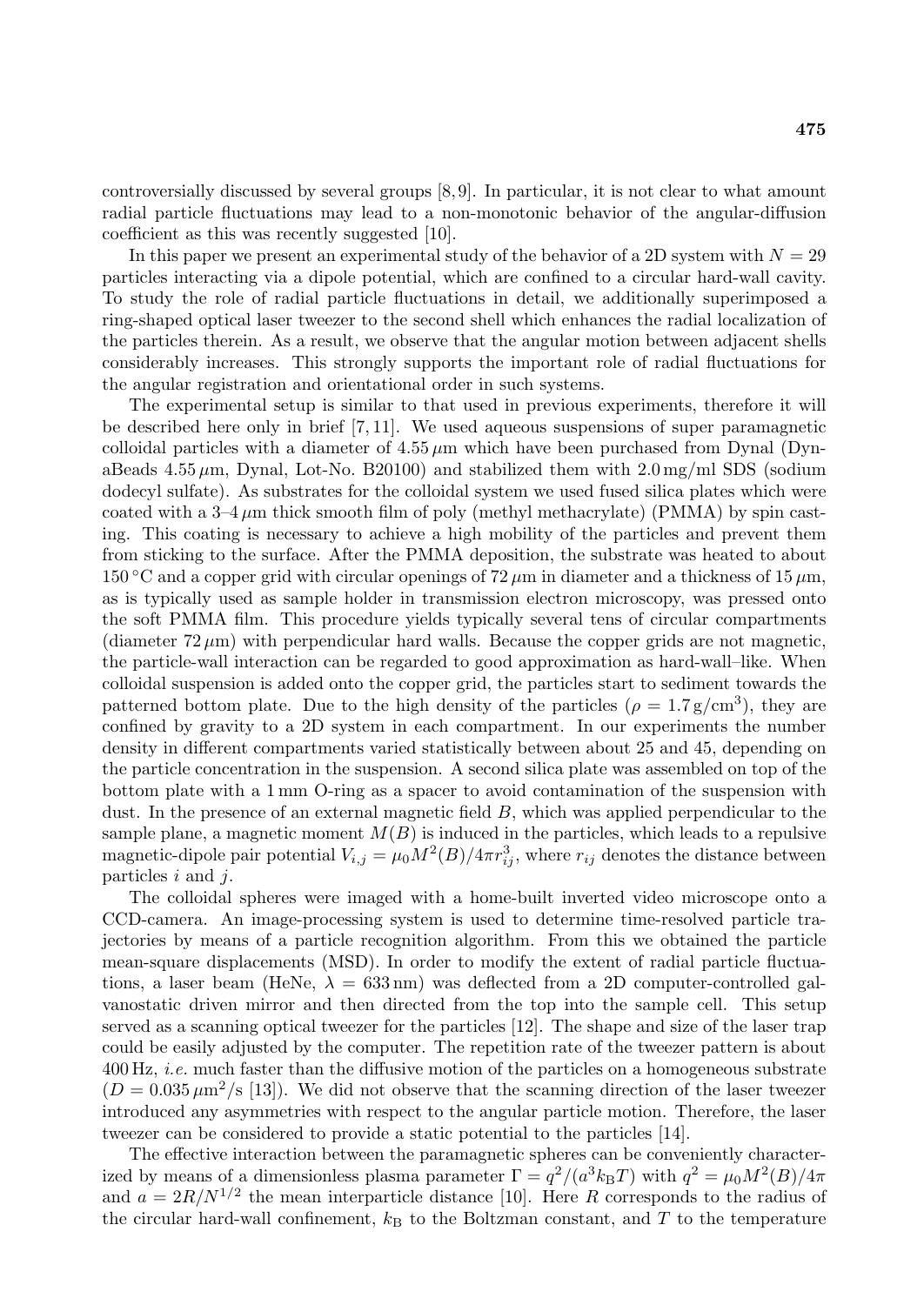

Fig. 1 – Photograph of a circular hard-wall cavity which is occupied by a 2D colloidal system of 29 particles. The concentric bright ring corresponds to a scanned laser beam which acts as an optical tweezer for the particles in the second shell.

of the suspension. Accordingly,  $\Gamma$  is proportional to the inverse effective temperature of the system. Within the range of magnetic fields used in this work,  $M$  is in good approximation proportional to B. (Please note that the above definition of  $\Gamma$  leads to plasma parameters which are for  $N = 29$  a factor of 2.2447 smaller than those in ref. [7]). In our experiments we varied  $\Gamma$  by changing B and kept the temperature fixed at  $T = 295 \pm 1$  K. For each magnetic field B, we measured the particle trajectories with a lateral and temporal resolution of  $0.25 \,\mu m$ and 20 ms, respectively. In contrast to previous measurements, where trajectories are followed only for 30 minutes [7], here we increased the measuring time up to several hours.

Figure 1 shows a real space image of  $N = 29$  particles in a hard-wall confinement for  $\Gamma = 67.3$  corresponding to the highest value in this work. It can be seen that the particles are arranged in three shells with 3, 9, and 17 particles, respectively. This configuration has been shown to correspond to the ground state of such a system [7]. The bright ring which is visible at the position of the second shell corresponds to the laser tweezer which is scanned in a ring-shaped manner in the sample plane. Special care was taken that the center ofthe laser ring corresponded to the center of the circular cavity and that the position of highest intensity of the Gaussian-shaped laser beam was adjusted to the center of mass of the particles in the second shell. Accordingly, the laser tweezer provides an optical trap for the particles in the second shell and reduces their radial fluctuations to an amount which is determined by the intensity of the laser  $[15]$ . As can be seen from the radial particle density which is plotted in fig. 2, without and with the laser tweezer turned on as open and closed symbols, respectively, a laser intensity of  $1.85 \text{ mW}$  reduces the half-width of the radial extent of the particles in the second shell by about  $20\%$ . In contrast, the radial distribution of the inmost and outmost shells are essentially unchanged. This clearly demonstrates that the laser tweezer is only affecting the particles in the second shell.

Besides gradient forces which reduce lateral particle fluctuations, the laser beam is also exerting a vertical pressure onto the colloidal spheres. To determine the extent of this force, which could also change the diffusion coefficient, we employed total internal reflection microscopy (TIRM) [16, 17] because this method allows force measurements with a resolution of 10 fN [18]. TIRM utilizes an evanescent field, which is formed upon total reflection of a weak laser beam at a solid-liquid interface. When a colloidal particle, which is suspended in the liquid, approaches the interface, it is illuminated by the evanescent field and scatters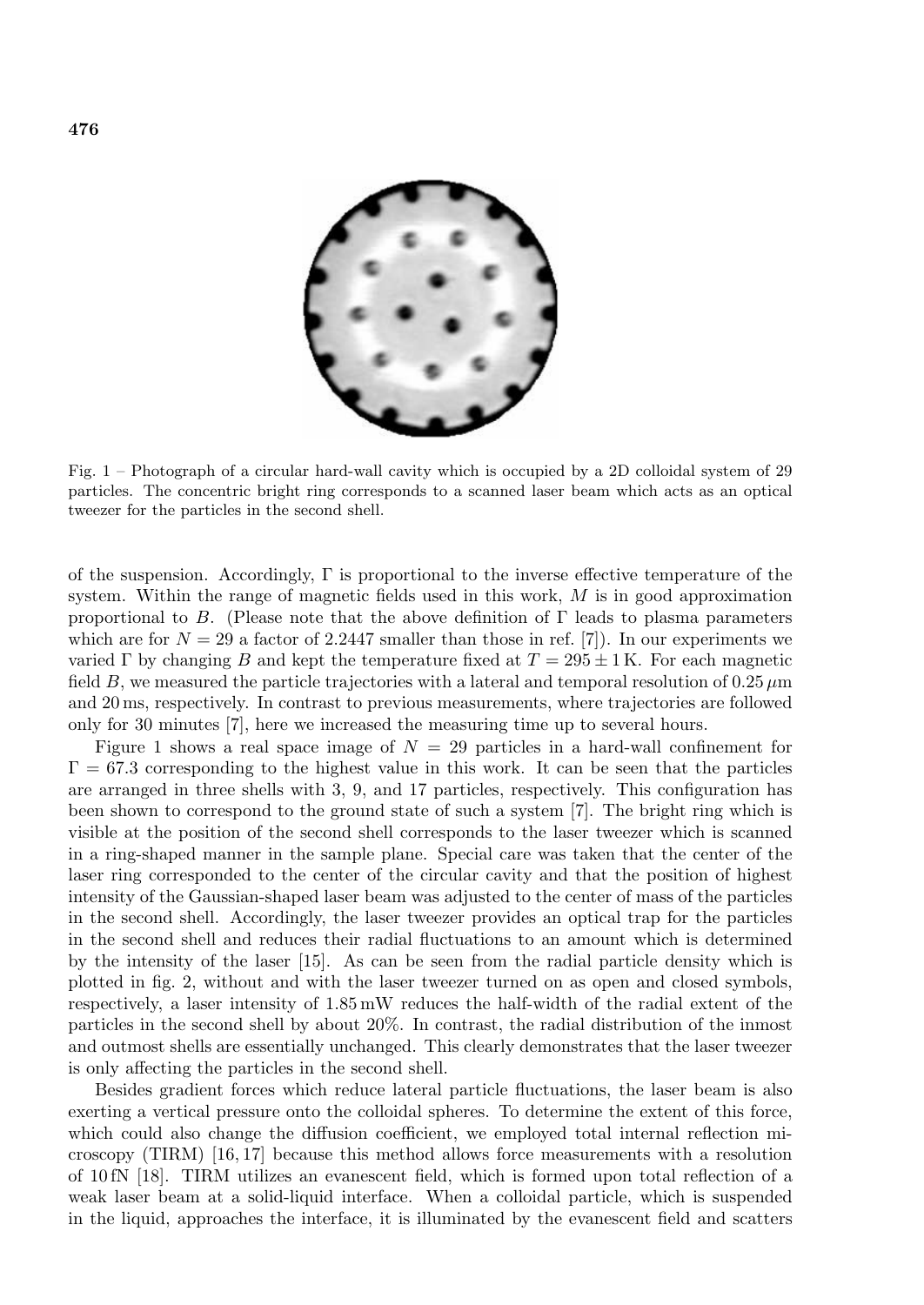

Fig. 2 – Effect of the optical tweezer on the radial density of the particle distribution for  $\Gamma = 15$ . The open and closed symbols correspond to the values without and with the tweezer, respectively. While the radial particle fluctuations of the second shells are influenced by the tweezer, no effect is observed in the other shells.

light. From the intensity distribution, the particle-wall interaction potential can be calculated. This potential is typically given by superposition of electrostatic, gravitational, and  $\equiv$  in case of a laser tweezer— light forces. To study the effect of light forces in our experiments, we directed the HeNe beam (with the galvanostatic drive turned off) from below (!) onto a particle. Afterwards the laser intensity was increased until the light force compensated the well-known gravitational force of the colloidal sphere. This yields an estimate for the vertical light force which is exerted onto a particle. For the above-mentioned ring-shaped HeNe tweezer with 1.85 mW, we obtain a light force directed towards the substrate corresponding to only about 2.5% of the gravitational force of the superparamagnetic spheres. Therefore, in our experiments vertical light forces can be neglected to a good approximation.

In order to characterize the angular diffusion of the particles in the inmost shell relative to the angular motion of the second shell in a quantitative manner, we first transformed the particle's trajectories into a reference frame which follows the collective angular motion of the second shell. As a criterion to determine to which shell a particle is attributed, we used the position of the minima in the radial particle distribution (see fig. 2). As can be seen, the radial density in the minima decays almost to zero, which demonstrates that particle jumps between adjacent shells even at relatively small Γ are very rare.

From the transformed particle trajectories (we only used those parts of the trajectories where —according to the above shell definition— no shell jumps occurred), we obtained the time-dependent relative angular mean-square displacement  $\langle \Delta \Theta^2(t) \rangle = \langle (\theta(t_0 + t) - \theta(t_0)) \rangle$  $(\theta(t_0))^2$ <sub>to,N<sub>1</sub></sub> of the particles in the inmost shell  $(N_1)$ , where the brackets correspond to time and particle averaging. The corresponding data without applying the ring-shaped laser trap are plotted in fig. 3 for  $\Gamma = 12.5$  as open symbols. After about 100s the transition from the short to the long-time diffusion behavior occurs. From the slope of the linear increase at longer times the angular-diffusion coefficient  $D_{\Theta} = \lim_{t \to \infty} \langle \Delta \Theta^2(t) \rangle / 2t$  can be calculated. Figure 4 shows the result of  $D_{\Theta}$  for  $8.7 \leq \Gamma \leq 67.3$  as open symbols. With decreasing plasma parameters down to  $\Gamma \approx 15$  the angular diffusion of the first shell increases, which is the signature of the well-known intershell diffusion [10]. Below  $\Gamma = 15$ , however,  $D_{\Theta}$  decreases until the shell structure for  $\Gamma < 8.7$  finally smears out due to intershell diffusion. In this regime the angular-diffusion coefficient is not defined any longer. Such a non-monotonic behavior is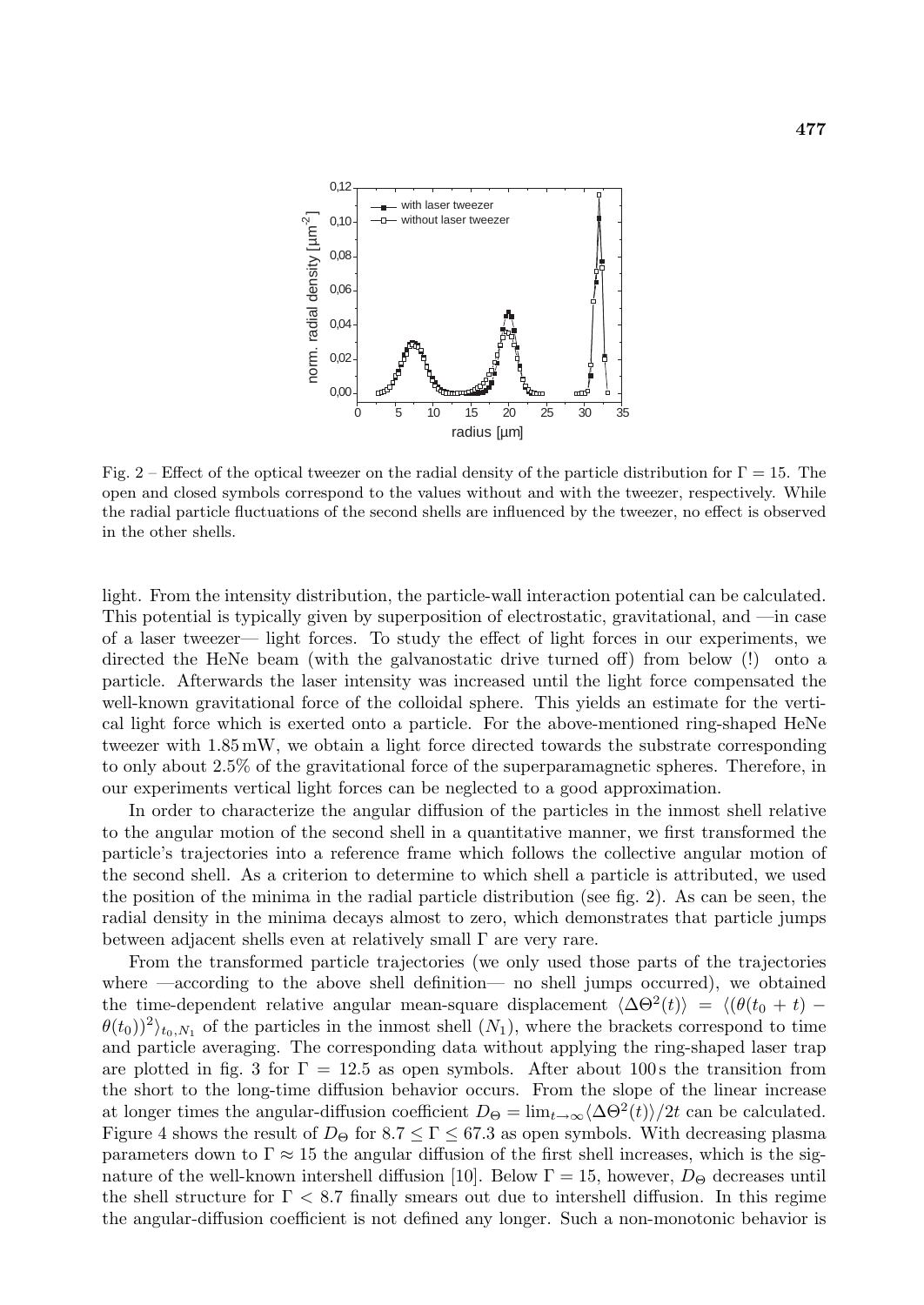

Fig. 3 – Time-dependent angular mean-square displacements (AMSD) for  $\Gamma = 12.5$  without (open symbols) and with (closed symbols) a ring-scanned optical tweezer. Towards long-time scales, the curves can be fitted to straight lines (dashed) whose slope is proportional to the angular-diffusion coefficient.

consistent with both our previous results [7] as well as the BD-simulations of Schweigert *et al.* [10] and has been interpreted to be a result ofradial particle fluctuations which stabilize the orientational order between adjacent shells.

To investigate the role ofradial particle fluctuations in detail, we superimposed a laser tweezer to the second shell as described before and repeated the above measurements. The closed symbols in fig. 3 correspond to  $\langle \Delta \Theta^2(t) \rangle$  for  $\Gamma = 12.5$  in the presence of the laser tweezer. As can be seen, the linear slope at longer time scales is considerably larger than in the absence of the tweezer, indicating that the angular-diffusion coefficient with the optical trap  $D_{\Theta}^{\text{L}}$  is larger than  $D_{\Theta}$  [19]. Figure 4 shows a direct comparison between  $D_{\Theta}^{\text{L}}$  (closed symbols) and  $D_{\Theta}$  (open symbols) as a function of Γ. The accessible range during the tweezer experiments was limited to  $12.5 \leq \Gamma \leq 26$ . This is due to the fact that above  $\Gamma = 26$  the form of the second shell is slightly distorted into a triangular shape because of the threefold



Fig. 4 – Comparison of the angular-diffusion coefficients without  $D_{\Theta}$  (open symbols) and with  $D_{\Theta}^{\rm L}$ (closed symbols) a ring-shaped laser tweezer. As can be seen, the diffusion coefficient is enhanced by the laser tweezer which demonstrates the role of radial particle fluctuations for the stabilization of the angular order.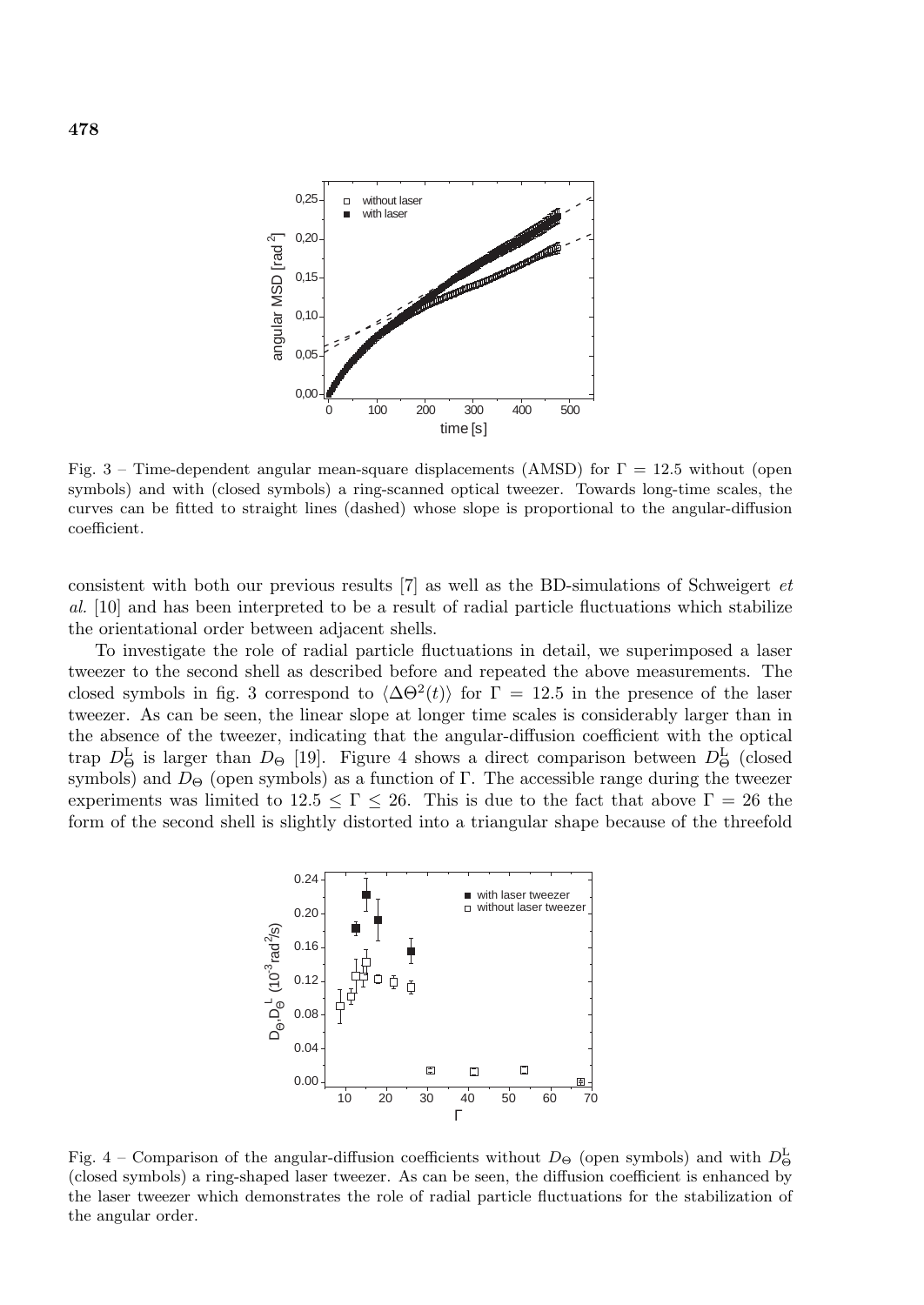symmetry of the inmost shell [7]. Below  $\Gamma = 12.5$ , the particle-particle interaction becomes already so weak that the presence of the laser tweezer is changing the particle configuration, *i.e.* by attracting particles from the inmost into the second shell. As can be seen,  $D_{\Theta}^{\rm L}$  is over the entire range of investigated Evalues always considerably larger than  $D_{\Theta}$  which demonstrates entire range of investigated Γ-values always considerably larger than  $D_{\Theta}$  which demonstrates that a partial suppression ofradial particle fluctuations enhances the angular diffusion between adjacent shells. This behavior becomes immediately understandable in terms of the abovementioned model where radial particle fluctuations increase the angular registration between shells. Accordingly, ifthese fluctuations are reduced, as this is done by the laser tweezer, the registration is weakened which leads then to an increased angular-diffusion coefficient. Since this is in very good agreement with fig. 4, our data strongly support the important role of radial particle fluctuations for the melting and freezing in such systems.

While the reduction of the radial fluctuations induced by the scanned optical tweezer as discussed here is relatively small, for sufficiently strong radial constraints in principle a monotonic behavior of the angular-diffusion coefficient is expected. This is also confirmed by very recent Monte Carlo simulations [20]. Experimentally, strong radial constraints are difficult to achieve because the particle shell which is, in the absence of the laser tweezer, slightly facetted will be distorted by the presence of a strong light field. In addition, a strong optical tweezer can also affect adjacent shells due to light scattering.

It is important to note that the behavior observed here strongly depends on the detailed shape of the confining cavity. As has been pointed out earlier, a non-monotonic behavior of  $D_{\Theta}$ as a function of the plasma parameter is only observed if the expansion of the system as a function of  $\Gamma$  is essentially zero [7,10]. While this is fulfilled for hard-wall cavities, parabolic walls can lead to a substantial expansion of the system. As a result, the mean distance between adjacent shells increases with increasing  $\Gamma$  and thus counteracts the mechanism described above. As a result, a non-monotonic behavior in  $D_{\Theta}$  is absent in parabolic confinements [10, 21].

In summary, we have studied the melting process of a 2D colloidal cluster which is confined to a circular hard-wall cavity. Our results support earlier observations that the angular mobility of adjacent shells shows a non-monotonic behavior which has been suggested to be explained in terms of radial particle fluctuations which lead to an enhanced angular registration of adjacent shells at low plasma parameters. This model has been experimentally confirmed by reducing radial particle fluctuations by means of a ring-shaped laser trap which was superimposed to the second shell. As expected, a reduction of radial fluctuations leads to a decoupling of adjacent shells and thus to a high angular mobility.

∗∗∗

We gratefully acknowledge the help of L. HELDEN for the TIRM measurements and financial support from the Deutsche Forschungsgemeinschaft (SFB 513).

## REFERENCES

- [1] Lindemann F. A., Phys. Zeits., **11** (1910) 609.
- [2] Nelson D. R., Phase Transtions and Critical Phenomena (Academic Press, London) 1983.
- [3] Murray C. A. and Winkle D. H. V., Phys. Rev. Lett., **58** (1987) 1200.
- [4] Marcus A. H. and Rice S. A., Phys. Rev. E, **55** (1997) 637.
- [5] Zahn K., Lenke R. and Maret G., Phys. Rev. Lett., **82** (1999) 2721.
- [6] Birkl G., Kassner S. and Walther H., Europhys. News, **23** (1992) 143.
- [7] Bubeck R., Bechinger C., Neser S. and Leiderer P., Phys. Rev. Lett., **82** (1999) 3364.
- [8] Schweigert I. V., Schweigert V. A. and Peeters F. M., Phys. Rev. Lett., **86** (2001) 4712.